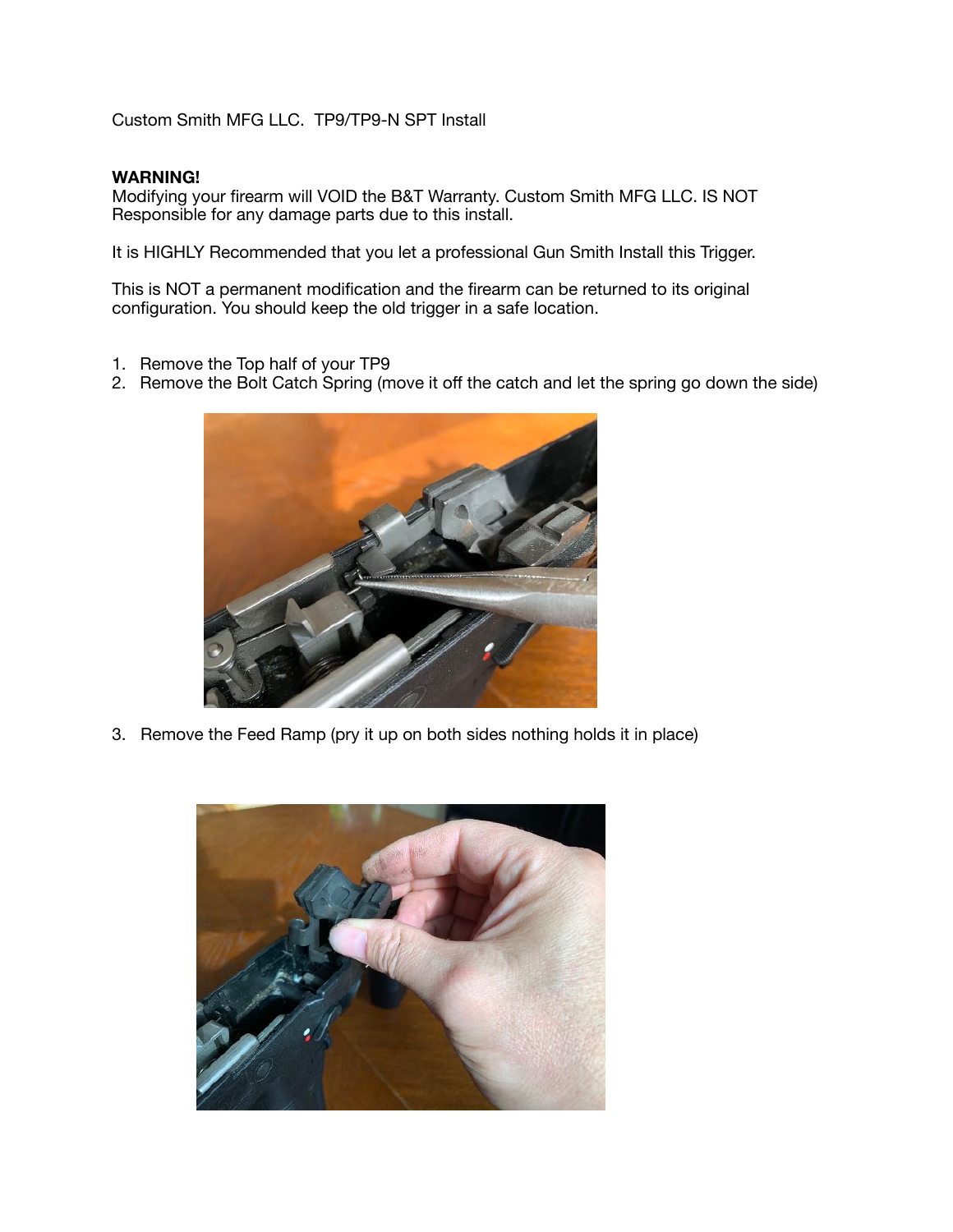

- 4. Remove the Retaining Clip on the rear of the Trigger Housing
- 5. Remove the Trigger Spring.



6. Remove the Rear PIN- Push Down on the Trigger Housing while Removing.

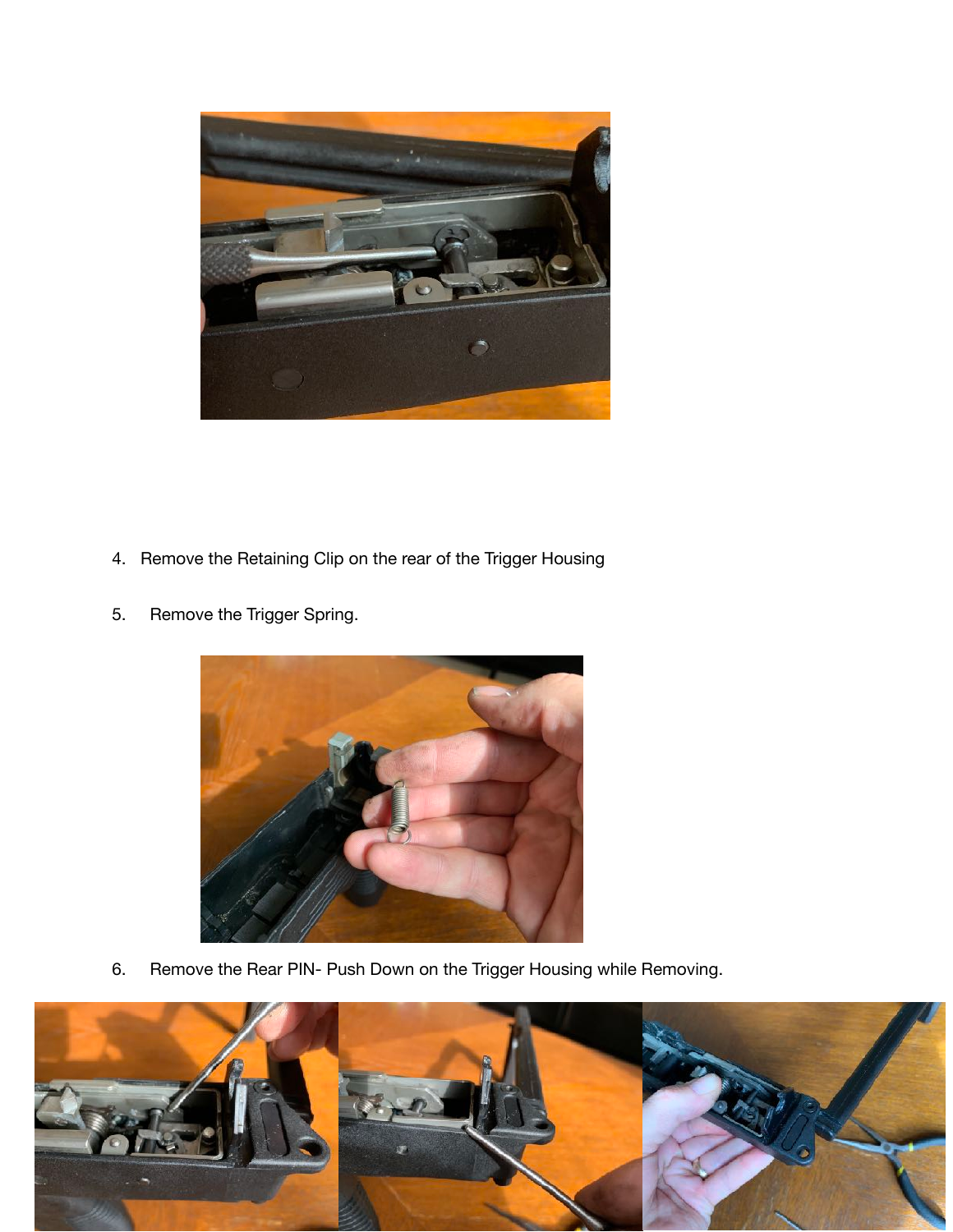



7.

With the PIN removed the Trigger Housing becomes loose and pops up. You will want to use your thumb and push it back down into place.



8. Now you need to dislodge the Trigger Bar from the bottom actuator in the rear of the assembly. As shown above. (While holding down the Trigger House Move the Trigger back and forth to have it come loose.)

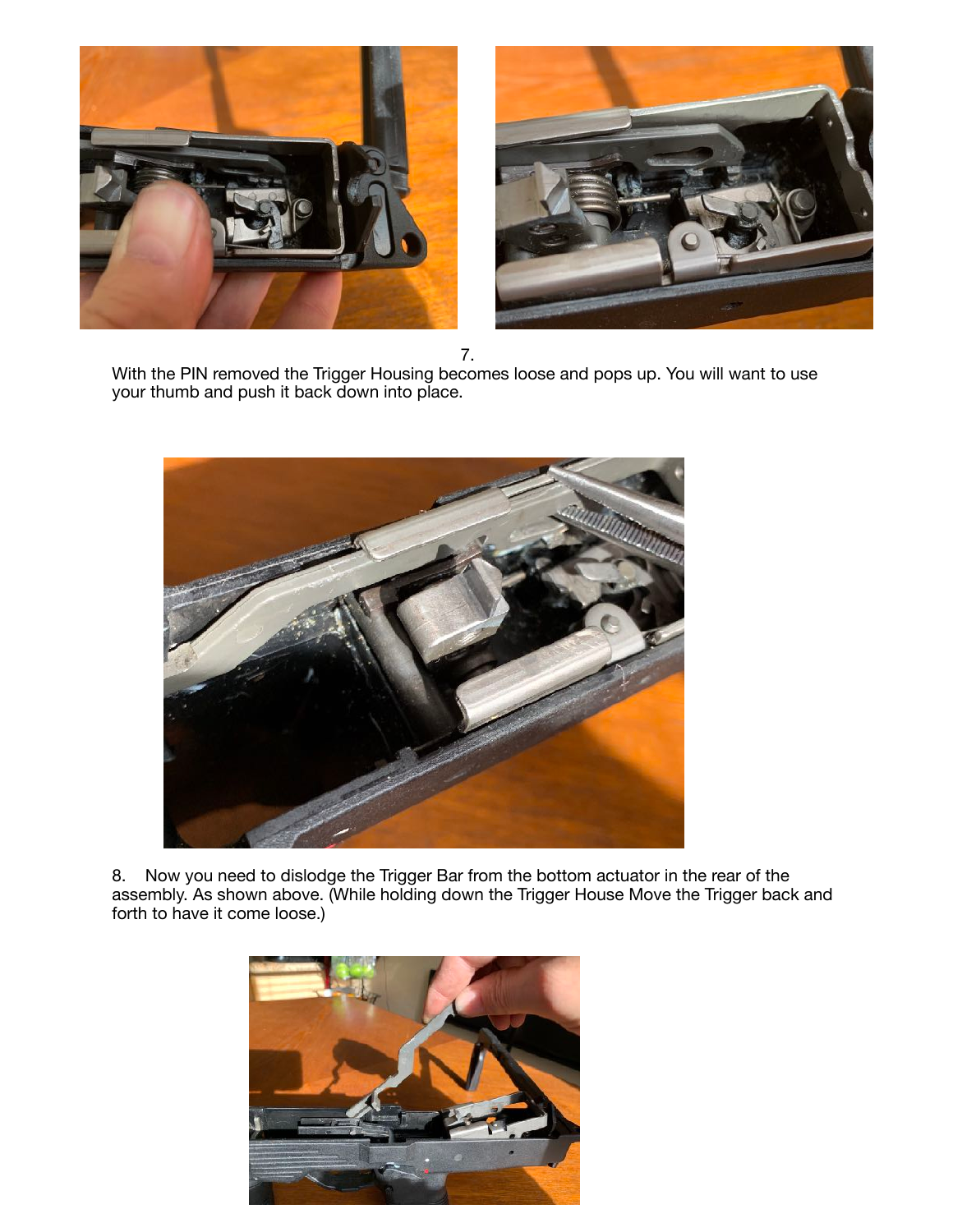- 9. Now you need to pull the Trigger Bar free away from the Housing walls.
- 10. Once Free you can then swing it up and remove the Trigger.



11. All removed parts (Above)

12. Slide off the factory Trigger from the Trigger Bar and replace with the new SPT. The fit VERY Tight. Make sure that when installed it is flush with the side. Drop back down into the Firearm.



Next Steps are Frustrating-

13. Push down again on the Trigger Housing with your thumbs as you place the bar back into its seat. You will get it down and in- but it may not be seated- at this point you both hands one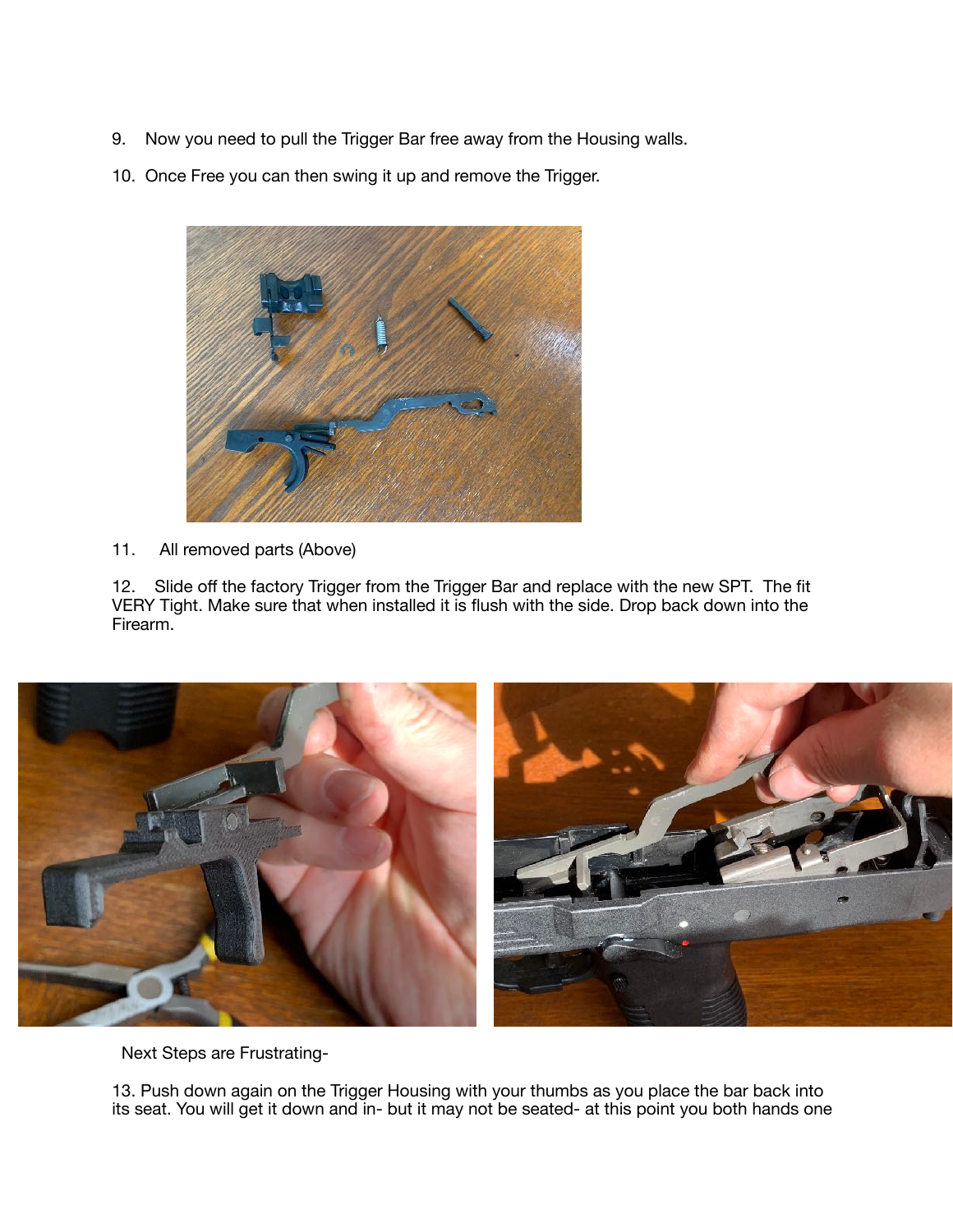



working the trigger in front, while the other helps guid it back into the seat- (It may not move at all you just have to find the right pressure point to use to get it to move and seat).

14. Once Seated back in and the bottom end of the Trigger Bar has the Trigger actuator seated, line up the cross pin hole (remember to keep pressure down on the Trigger Housing)

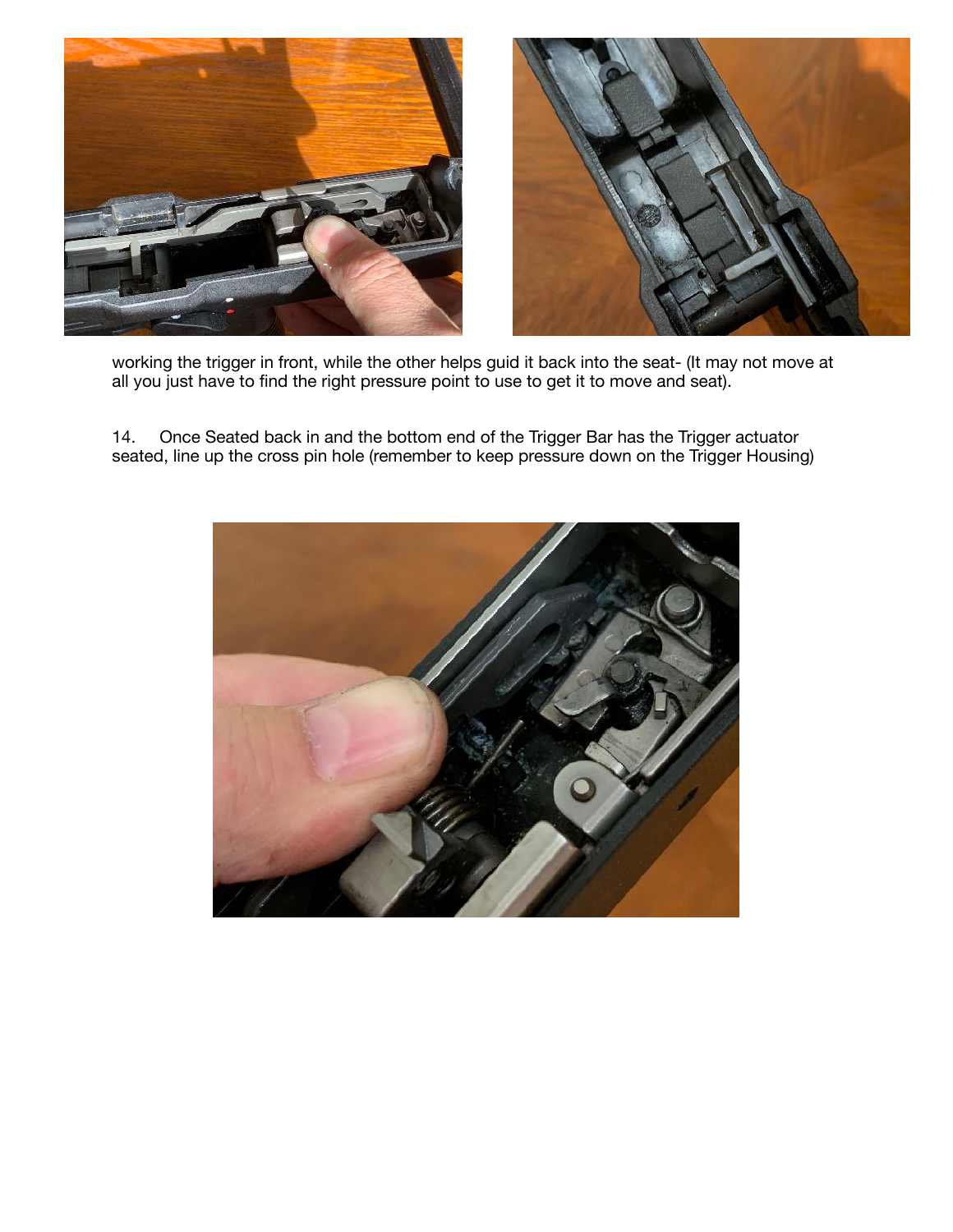



15. Slide the Rear Pin back in place. Again using pressure down on the Trigger Housing and sometimes wiggling the Trigger in front will help get it all the way across and into the opposite hole.

16. You can now put the Trigger Spring back onto the Trigger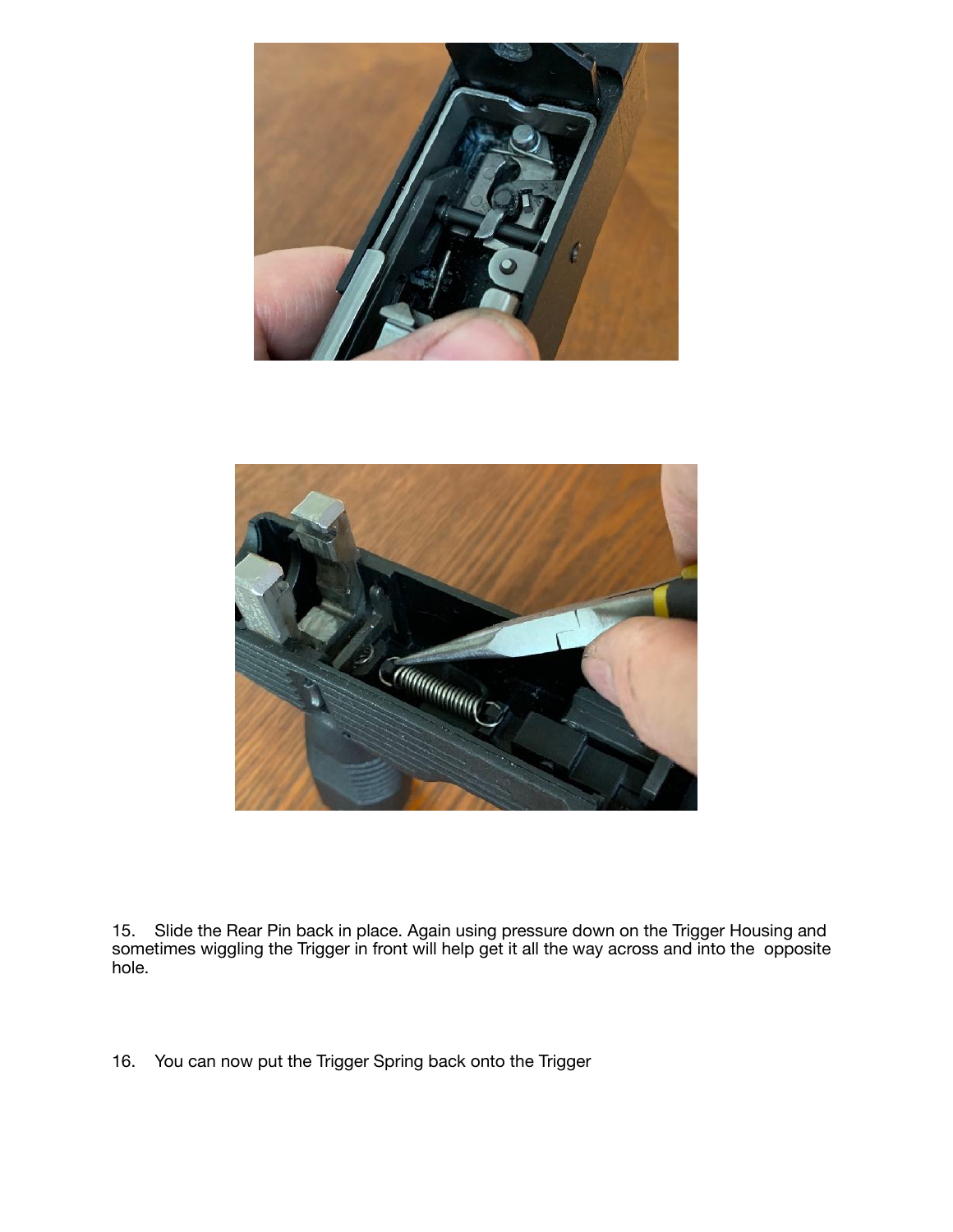

17. Put back the Retaining Clip on the rear PIN



18. Put back the Feed Ramp, make sure to move the Bolt Catch Spring off to the side then once in place back on top. 19. Test / Dry Fire Trigger- Test Safety

20. Replace Top cover.